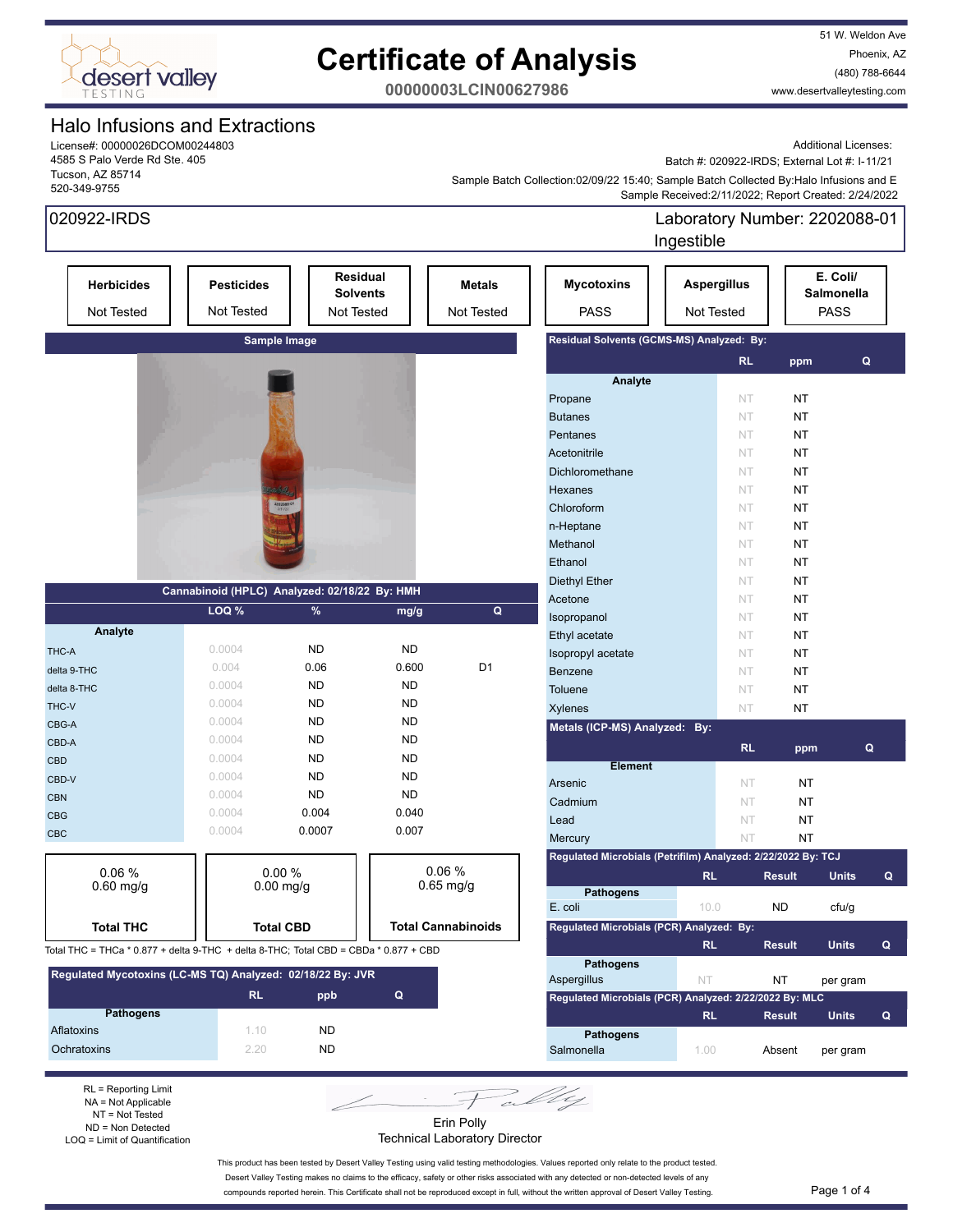

51 W. Weldon Ave Phoenix, AZ (480) 788-6644 www.desertvalleytesting.com

**00000003LCIN00627986**

### Halo Infusions and Extractions

License#: 00000026DCOM00244803 4585 S Palo Verde Rd Ste. 405 Tucson, AZ 85714 520-349-9755

### 020922-IRDS

Additional Licenses:

Laboratory Number: 2202088-01

 Sample Received:2/11/2022; Report Created: 2/24/2022 Sample Batch Collection:02/09/22 15:40; Sample Batch Collected By:Halo Infusions and E Batch #: 020922-IRDS; External Lot #: I-11/21

Ingestible

### **Analyte Analyte RL ppm RL ppm Pesticides (LC-MS TQ) Analyzed: By: Q Q** Acephate NT NT NT Acequinocyl NT NT Acetamiprid NT NT NT Aldicarb NT NT NT Azoxystrobin NT NT NT Bifenthrin NT NT NT Boscalid NT NT NT Carbaryl NT NT NT Carbofuran NT NT NT Chlorpyrifos NT NT **Diazinon NT NT NT Dimethoate** NT NT Ethoprophos NT NT NT Etofenprox NT NT Etoxazole NT NT NT Fenoxycarb NT NT **Fenpyroximate E NT NT NT Flonicamid NT NT NT Fludioxonil NT NT NT Hexythiazox NT NT NT** Imazalil NT NT NT Imidacloprid NT NT Kresoxim-methyl NT NT NT Malathion NT NT NT **Metalaxyl NT NT NT Methiocarb** NT **NT Methomyl NT NT NT Myclobutanil NT NT NT Naled NT NT NT Oxamyl NT NT NT** Piperonyl butoxide NT NT **NT** Propiconazole NT NT Propoxure NT NT NT Spiromesifen NT NT Spirotetramat NT NT NT Spiroxamine NT NT Tebuconazole **NT NT Thiacloprid NT NT NT** Thiamethoxam NT NT NT Trifloxystrobin NT NT Abamectin NT NT **NT** Bifenazate NT NT Chlorantraniliprole NT NT NT Clofentezine NT NT Cyfluthrin NT NT NT Cypermethrin NT NT Daminozide NT NT NT DDVP (Dichlorvos) NT NT **Fipronil NT NT NT Paclobutrazol NT NT Permethrins NT NT NT Phosmet NT NT NT Prallethrin NT NT NT Pyrethrins NT NT NT** Pyridaben NT NT NT Spinosad NT NT Chlorfenapyr NT NT

#### **RL ppm Herbicides (LC-MS TQ) Analyzed: By: Q**

**Analyte** Pendimethalin NT NT NT

RL = Reporting Limit NA = Not Applicable NT = Not Tested ND = Non Detected LOQ = Limit of Quantification

Fally

Erin Polly Technical Laboratory Director

This product has been tested by Desert Valley Testing using valid testing methodologies. Values reported only relate to the product tested. Desert Valley Testing makes no claims to the efficacy, safety or other risks associated with any detected or non-detected levels of any compounds reported herein. This Certificate shall not be reproduced except in full, without the written approval of Desert Valley Testing. Page 2 of 4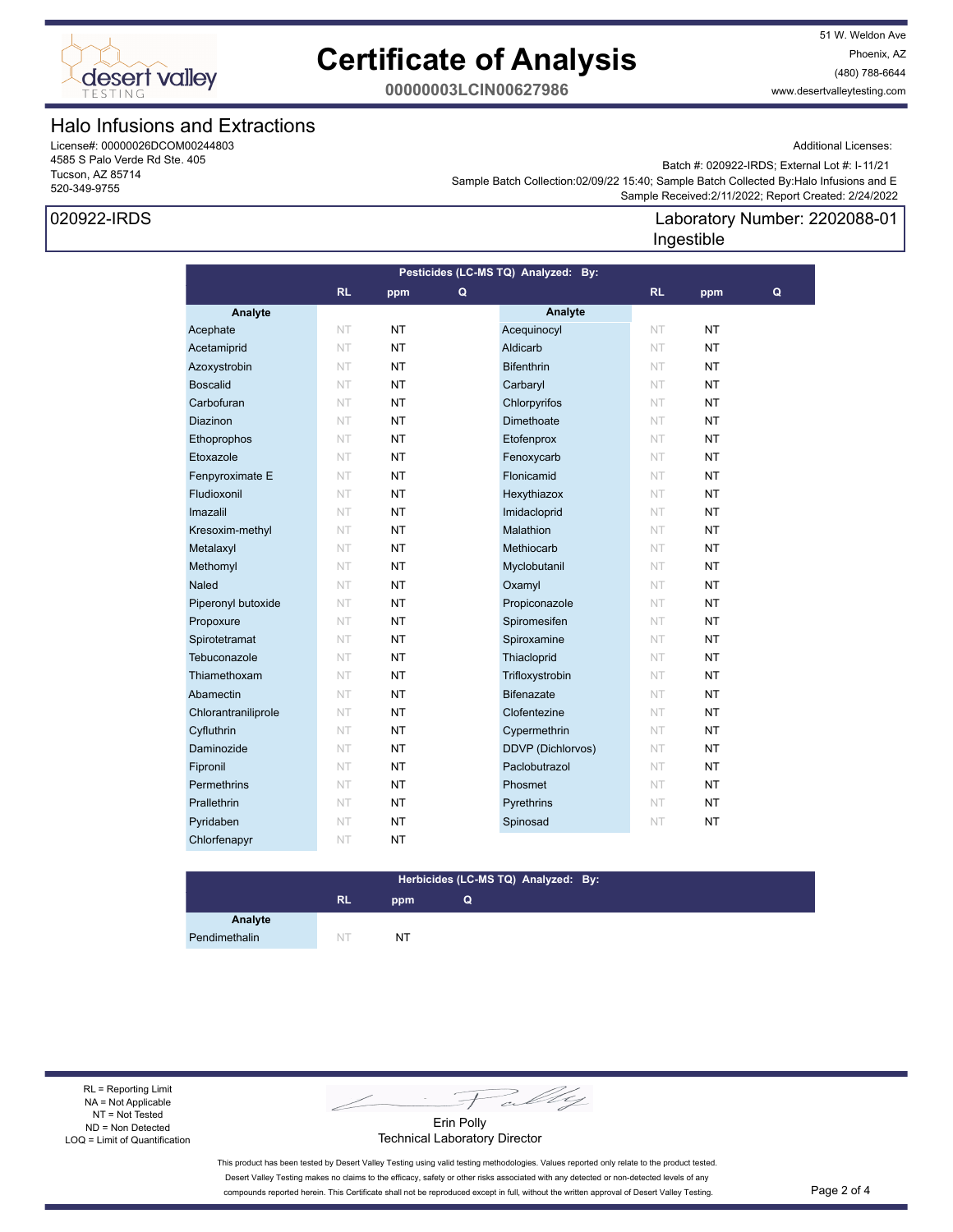

51 W. Weldon Ave Phoenix, AZ (480) 788-6644 www.desertvalleytesting.com

**00000003LCIN00627986**

### Halo Infusions and Extractions

License#: 00000026DCOM00244803 4585 S Palo Verde Rd Ste. 405 Tucson, AZ 85714

Additional Licenses:

Batch #: 020922-IRDS; External Lot #: I-11/21

Laboratory Number: 2202088-01

Sample Batch Collection.02/09/22 15.40, Sample Batch Collection.02/09/22 15.40, Sample Batch Collection Spappl<br>Sample Received:2/11/2022; Report Created: 2/24/2022 Sample Batch Collection:02/09/22 15:40; Sample Batch Collected By:Halo Infusions and E

Ingestible

### 020922-IRDS

| Non-Regulated Microbials (PetriFilms) Analyzed: By: |           |               |              |   |  |  |
|-----------------------------------------------------|-----------|---------------|--------------|---|--|--|
|                                                     | <b>RL</b> | <b>Result</b> | <b>Units</b> | Q |  |  |
| <b>Pathogens</b>                                    |           |               |              |   |  |  |
| <b>Total Coliform</b>                               | NT        | NT            | cfu/q        |   |  |  |
| Yeast                                               | NT        | NT            | cfu/q        |   |  |  |
| Mold                                                | NT        | NT            | ctu/g        |   |  |  |
| Aerobic Bacteria                                    | NT        | NT            | ctu/g        |   |  |  |
| Enterobacteria                                      | NT        | NT            | cfu/q        |   |  |  |
|                                                     |           |               |              |   |  |  |

| Water Activity (Moisture Reacter) Analyzed: By: |    |           |   |  |  |  |
|-------------------------------------------------|----|-----------|---|--|--|--|
|                                                 |    | <b>AW</b> | Q |  |  |  |
| Compound                                        |    |           |   |  |  |  |
| <b>Water Activity</b>                           |    | NT        |   |  |  |  |
| Moisture (Drying Oven) Analyzed: By:            |    |           |   |  |  |  |
|                                                 |    | $\%$      | Q |  |  |  |
| <b>Compound</b>                                 |    |           |   |  |  |  |
| <b>Percent Moisture</b>                         | NT | NT        |   |  |  |  |
| pH Test (HannHI11310) Analyzed: By:             |    |           |   |  |  |  |
|                                                 |    | <b>NA</b> | Q |  |  |  |
| Compound                                        |    |           |   |  |  |  |
| рH                                              |    | NT        |   |  |  |  |

| <b>Terpenes (GCMS-MS)</b>   | Analyzed: | By:       |   |
|-----------------------------|-----------|-----------|---|
|                             | mg/g      | %         | Q |
| Compound                    |           |           |   |
| alpha-Bisabolol             | NT        | NT        |   |
| (-)-Borneol and (+)-Borneol | NT        | <b>NT</b> |   |
| Camphene                    | NT        | NT        |   |
| Camphor                     | <b>NT</b> | <b>NT</b> |   |
| beta-Caryophyllene          | NT        | <b>NT</b> |   |
| trans-Caryophyllene         | NT        | <b>NT</b> |   |
| Caryophyllene Oxide         | <b>NT</b> | <b>NT</b> |   |
| alpha-Cedrene               | NT        | NT        |   |
| Cedrol                      | NT        | NT        |   |
| Endo-fenchyl Alcohol        | NT        | NT        |   |
| Eucalyptol                  | NT        | NT        |   |
| Fenchone                    | NT        | <b>NT</b> |   |
| Geraniol                    | <b>NT</b> | <b>NT</b> |   |
| Geranyl acetate             | NT        | NT        |   |
| Guaiol                      | <b>NT</b> | <b>NT</b> |   |
| Hexahydrothymol             | <b>NT</b> | <b>NT</b> |   |
| alpha-Humulene              | <b>NT</b> | <b>NT</b> |   |
| Isoborneol                  | <b>NT</b> | <b>NT</b> |   |
| Isopulegol                  | NT        | NT        |   |
| Limonene                    | NT        | NT        |   |
| Linalool                    | NT        | NT        |   |
| p-Mentha-1,5-diene          | NT        | NT        |   |
| beta-Myrcene                | NT        | NT        |   |
| trans-Nerolidol             | NT        | NT        |   |
| Ocimene                     | NT        | <b>NT</b> |   |
| alpha-Pinene                | NT        | <b>NT</b> |   |
| beta-Pinene                 | NT        | <b>NT</b> |   |
| Pulegone                    | <b>NT</b> | <b>NT</b> |   |
| Sabinene                    | <b>NT</b> | <b>NT</b> |   |
| Sabinene Hydrate            | NT        | NT        |   |
| gamma-Terpinene             | NT        | NT        |   |
| alpha-Terpinene             | NT        | NT        |   |
| 3-Carene                    | NT        | NT        |   |
| <b>Terpineol</b>            | NT        | NT        |   |
| Terpinolene                 | NT        | NT        |   |
| Valencene                   | NT        | NT        |   |
| <b>Nerol</b>                | NT        | NT        |   |
| cis-Nerolidol               | NT        | NT        |   |
| <b>Total Terpenes</b>       | <b>NT</b> | <b>NT</b> |   |

RL = Reporting Limit NA = Not Applicable NT = Not Tested ND = Non Detected LOQ = Limit of Quantification

Fally

Erin Polly Technical Laboratory Director

This product has been tested by Desert Valley Testing using valid testing methodologies. Values reported only relate to the product tested. Desert Valley Testing makes no claims to the efficacy, safety or other risks associated with any detected or non-detected levels of any compounds reported herein. This Certificate shall not be reproduced except in full, without the written approval of Desert Valley Testing. Page 3 of 4